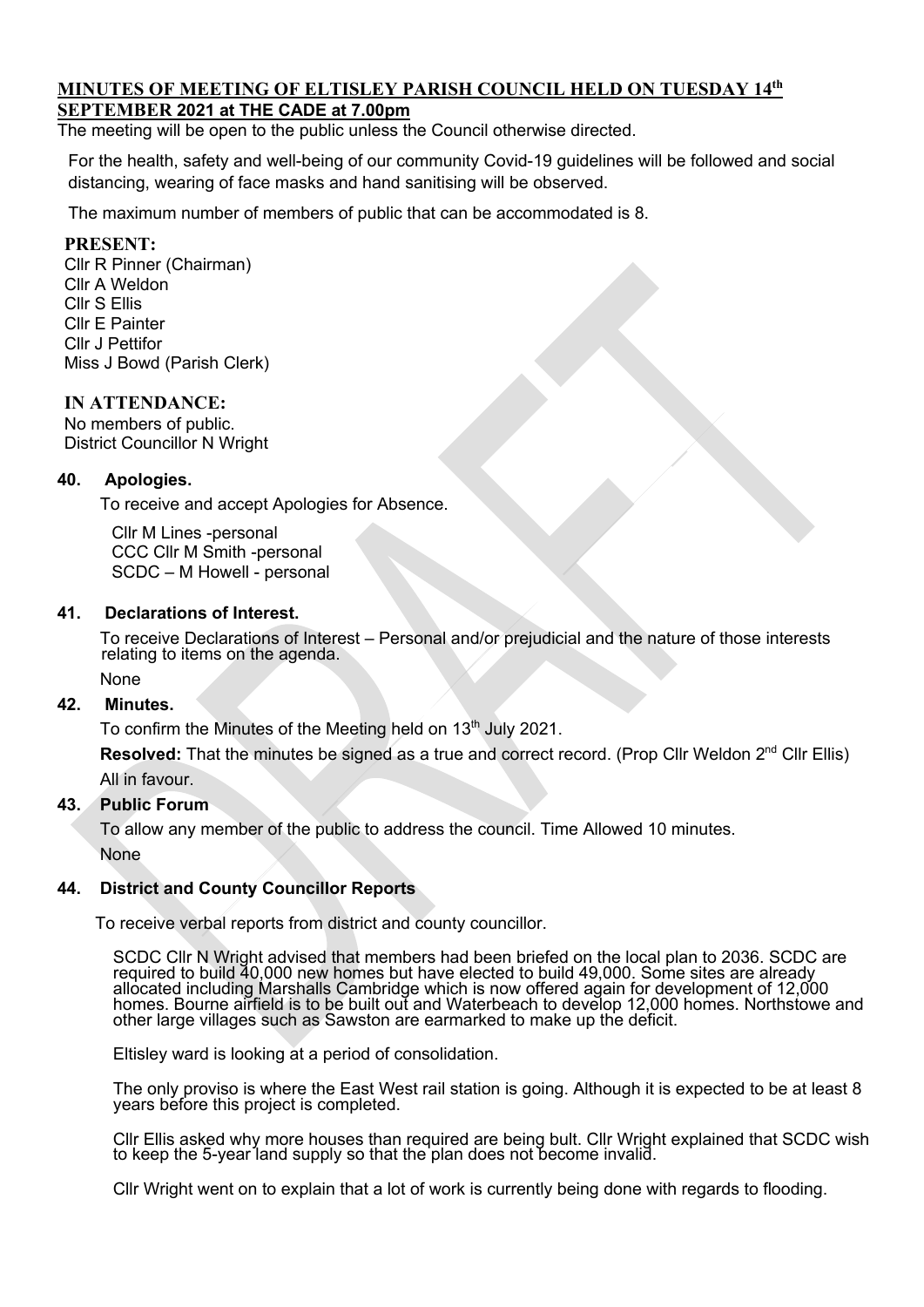Cllr Pinner asked if the A428 and Rail projects will be linked. Cllr Wright expected them to be 2 separate ring-fenced projects.

### **45. Matters arising from previous meeting**

(i) A428.

Cllr Pinner reported that 2 meetings had been held since the last Council meeting. The meeting on the 5<sup>th</sup> September was attended by all local Parish Councils. The main topic of concern was traffic on local roads. Parish Councils asked that action be taken to prevent rat running prior to start of works.

Meeting held on 18<sup>th</sup> September was Eltisley only. It was agreed that the Parish proposal to move the roundabout by 20m would be implemented.

It was also noted that the milestone has yet to be moved to within the village boundary.

(ii) Village Drainage

Cllr Pinner reported that the ditches on Potton End have been dug out and the soil left around the bottom of the trees has been removed.

Concerns were raised that the outlet needs unblocking, but this will be monitored over winter. Clerk advised that CCC are carrying out a survey around riparian rights, this will be sent out to Councillors.

(iii) Zero Carbon Communities Grant Scheme.

Cllr Ellis has spoken to SCDC about the grant of £5000 and it has been agreed that the money allocated for the planting of trees which cannot now happen due to not reaching an agreement with the landowner. The grant can be used for re wilding areas of land around the village. Plans will be drawn up and quotes obtained.

Cllr Pettifor asked that Clerk to check the time limit for draw down of grant funds.

(iv) Tommy sign siting.

Clerk handed out photographs of the possible locations.

It was agreed that by the Lychgate would be the best locations. Cllr Pinner will arrange for a working party to install the sign before Remembrance Day.

- (v) Pond Caxton End. Nothing to report.
- (vi) Play Equipment.

Installed and open for use. Cllr Pinner reported on the article in the Hunts Post and advised that 2 fitness groups are now using the outdoor gym on a regular basis.

- (vii) Caravan woodland Potton End. Nothing to report. Ongoing trying to identify owners.
- (xiv) Grass cutting CCC

Cllr Pinner reported that he had met with Nicola Burden (CCC Highways) to discuss taking over verge cutting in March 2022. Disputed area alongside B1040 will not be taken over by Parish Council.

Current offer is £1906p.a

Bradgates have quoted £160/cut.

Cllr Pettifor asked if trees etc were also being taken over, Cllr Pinner confirmed it was just verges. However, on trees, Clerk is obtaining quotes for tree works as identified on recent tree survey. It was suggested that Charlie Vince be approached for a quote.

(x) Bus shelter & seat repairs. Cllr Pinner reported that the seat outside of The Cade needs repairing. It was agreed that this should be done with hardwood.

Cllr Pinner also reported damage to the net and wheel of the goal post. A new wheel is on order and a new net has been provided.

Cllr Painter asked if a second goal could be purchased. Clerk to seek possible funding. **Resolved:** That the Clerk seek funding for 2<sup>nd</sup> goal to be purchased and if not successful then the money be taken form the Gibbs Denley investment (Prop Cllr Painter 2<sup>nd</sup> Cllr Ellis) All in favour. A discussion took place around relocating the unused shelter on St Neots Road to the site on The Green, Concern was expressed on the visual impact.

Chairman to seek resident opinion via ramblings and Clerk to check planning requirements and grant funding options. The Councillors are asked to check and give their opinion on the bus shelter in St Neots Road. Matter to be resolved at the November meeting.

(xi) Christmas party & Peace tree lights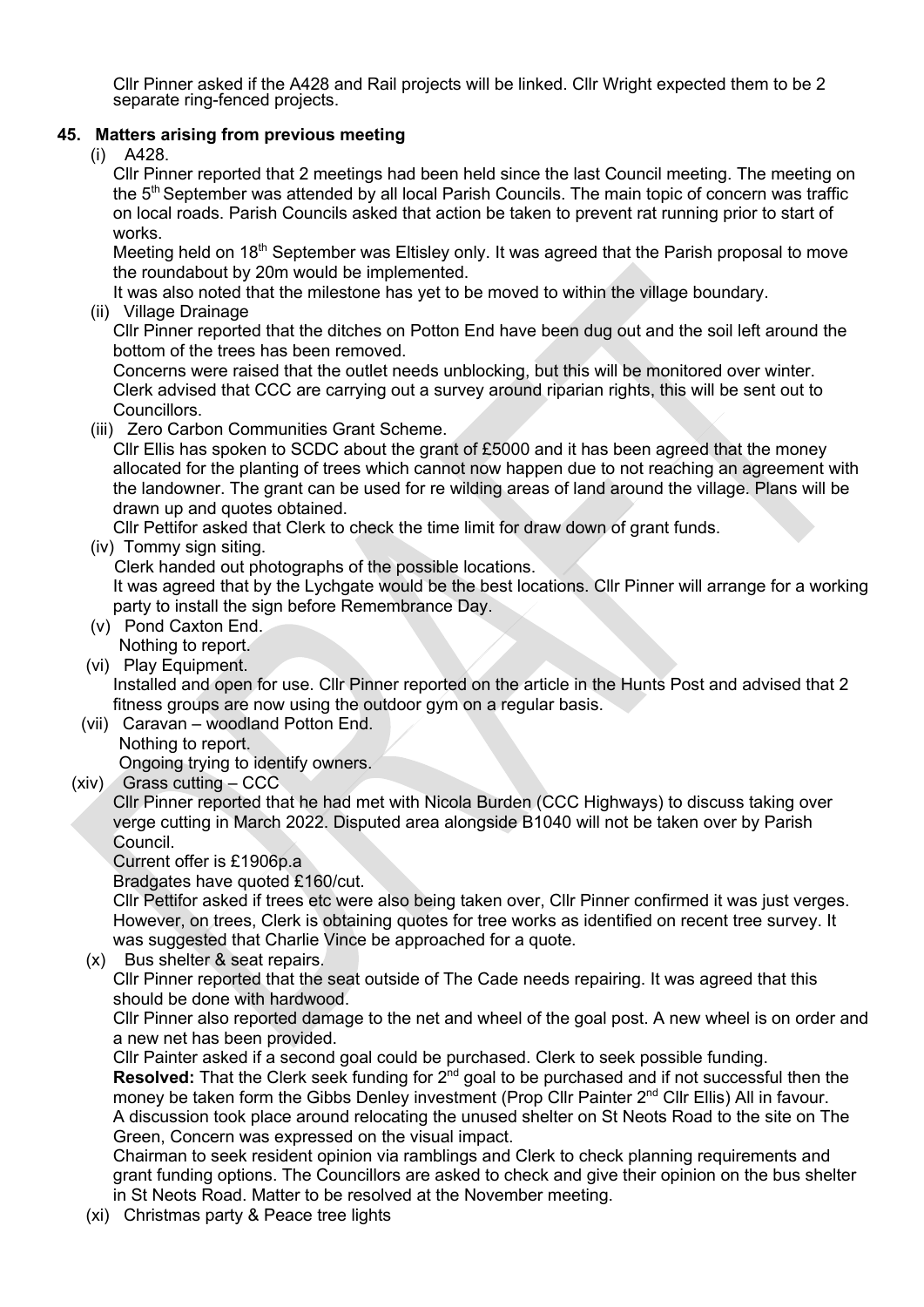Cllr Painter reported that the school fete is on  $4<sup>th</sup>$  December. It was agreed to change the date of the event to Saturday  $11<sup>th</sup>$  December 2021 subject to government restrictions at the time. Time 2-4pm

Cllrs to donate a raffle prize each.

Clerk to write to WI requesting mince pies.

Peace tree lights: Cllr Pettifor is not confident that the lights which have remained up over the past 12months will still work.

It was agreed to get the cherry picker booked and new lights purchased as necessary.

### **46. Clerks Report**

To receive written report. Meeting Dates: – Full Council – Tuesday 9<sup>th</sup> November 2021 Items to report.

• Clerk attending CAPLAC Conference on 17<sup>th</sup> September 2021.

• Clerk attended SLCC branch meeting 10<sup>th</sup> September 2021.- Presentation on Neighbourhood Safer Speed Team by Cambridgeshire Police.

## **47. Members reports**

- (i) Parish Forum.
	- **None**
- (ii) Village working party

 Cllr Pinner reported that a session was held 2 weeks ago and the paths in the pocket park were resurfaced.

(iii) Parish plan survey.

 A review of the Parish plan is due. The steering group will draw up a mini survey for distribution once approved by Council at the November meeting.

(iv) Speedwatch.

Cllr Pinner reported a more positive approach form the Police. Now carry out 3 sessions/week.

 (v) Carbon neutral projects. See item 45(iii)

 Cllr Ellis stated that a launch was held pre lockdown and that a relaunch may now be appropriate to revitalise interest.

- (vi) Broadband. No response from Openreach.
- (vii) Platinum Jubilee 2022. Cllr Weldon reported that this will be considered after The Cade AGM.

### **48. Finance and Risk**

- 48.1 To approve the following accounts for payment:
	- I Miss J Bowd salary July £331.97 August £332.17
	- Ii Mrs A Jackson July £87.01 August £87.01
	- Iii HMRC July PAYE £80.40 August £80.20
	- iv Cade building Insurance £1296.69
	- v Haven power £1.30 & £4.48
	- vii Mr I Fordham £149.60 (meat for play area opening)
	- viii Mrs E Painter £192 (reimbursement for ice cream van play area opening)
	- xiv Bradgate £528.00 Grass cutting July. £792.00 August
	- x Holywell-cum-Needingworth Parish Council £208 office quarterly rent.
	- Xi Came & Co insurance renewal £1,102.80.

**Resolved:** That with the addition of the following:

NGF Play £22561.65

Haven Power £1.30& £4.48

PT Pinner & Son £691.10 ( play equipment materials)

Miss J Bowd September salary £342.77

Mrs A Jackson September salary £87.01

HMRC September £80.40

Mr J Brinkley - Pond works £1340.00